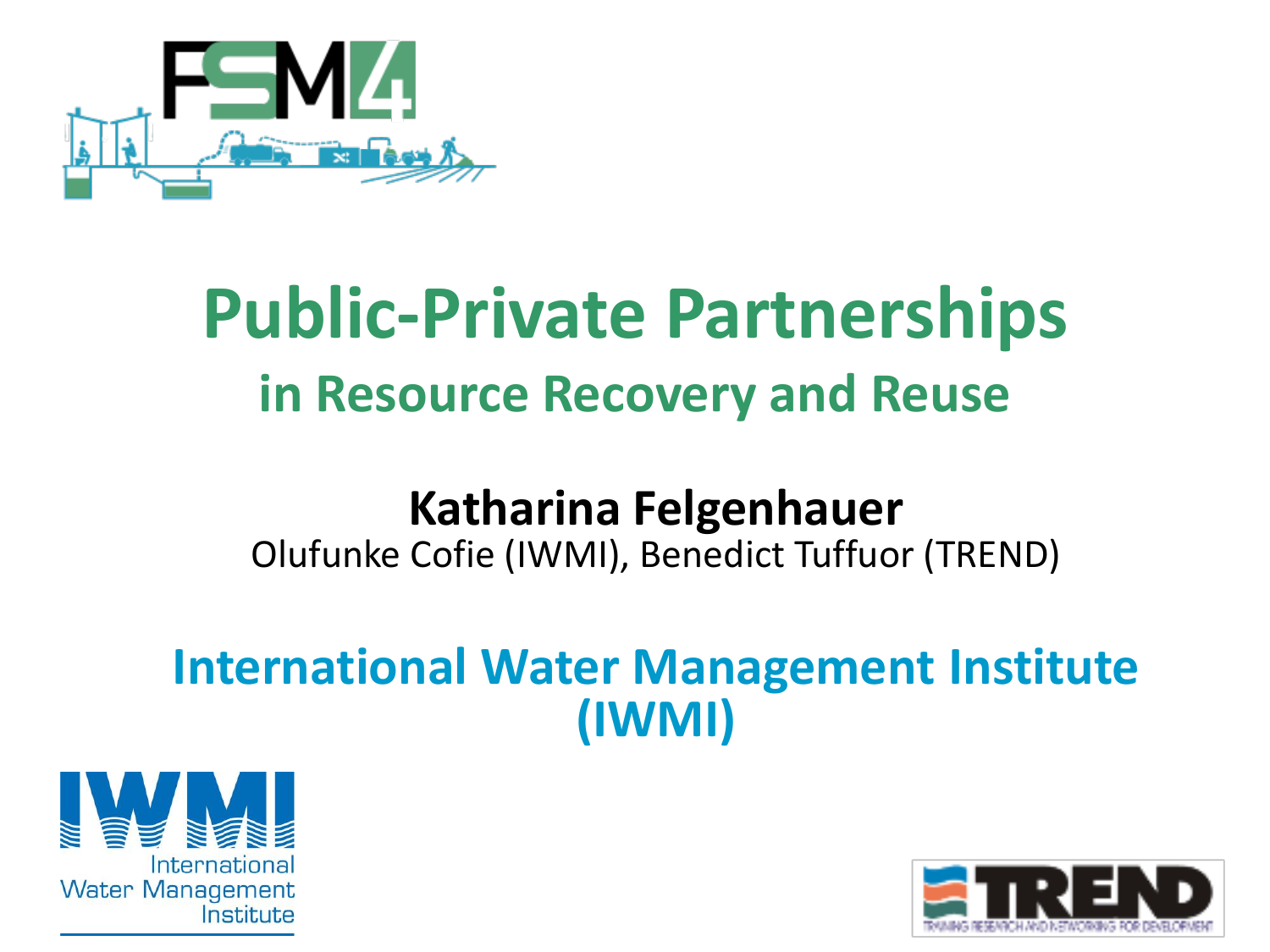#### **Content**

- Why? **Background and motivation**
- **What?** IWMI and public-private partnerships (PPP)
- How? **Example: PPP setup in Ghana**
- **What next?** Lessons and opportunities

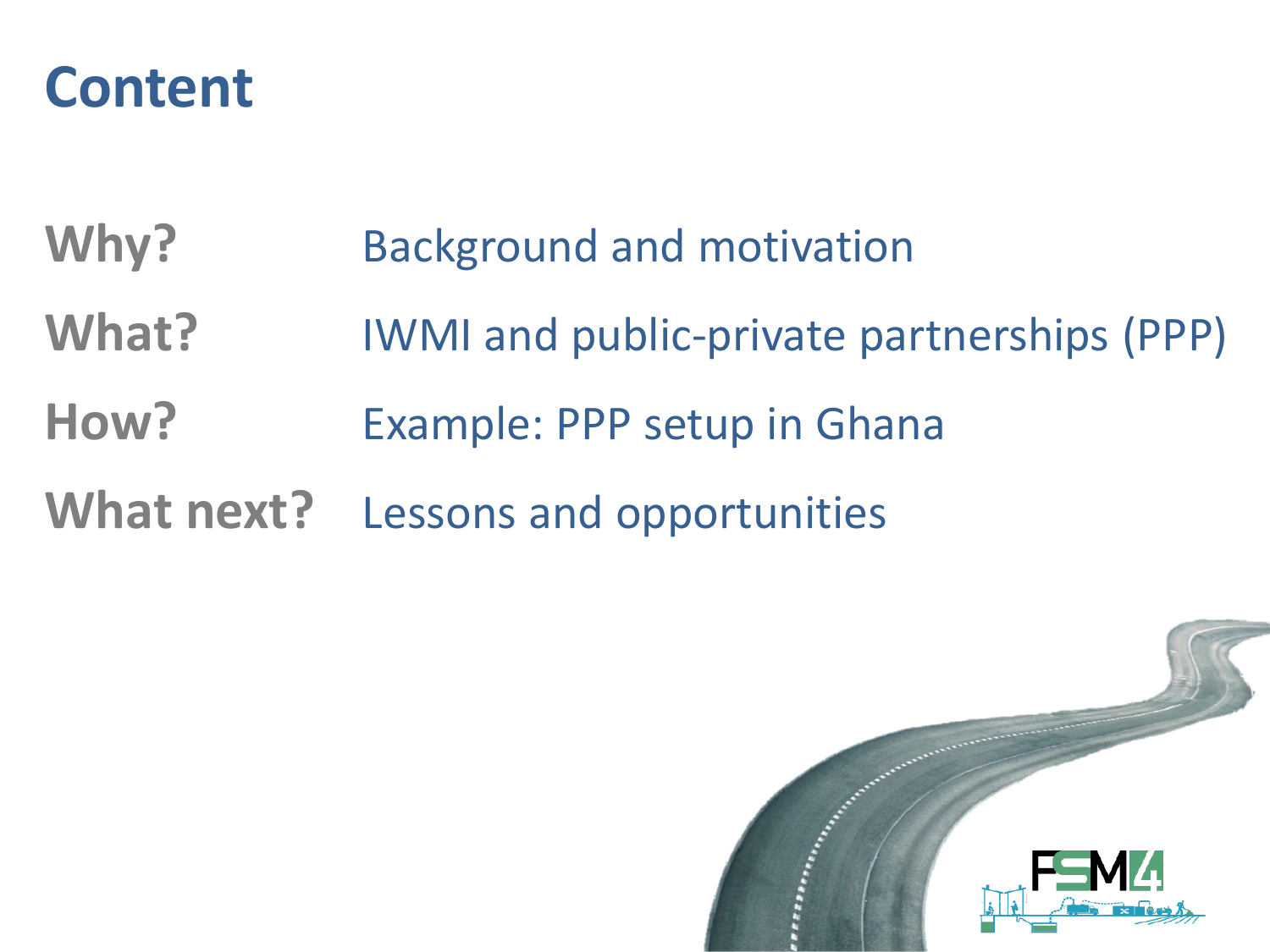# **Why? Background and motivation**

**Resource recovery and reuse** to ease the waste burden \_\_ generate additional income

**Public-private partnerships** to \_\_ complement resources and skills \_\_ build and sustain viable value chains

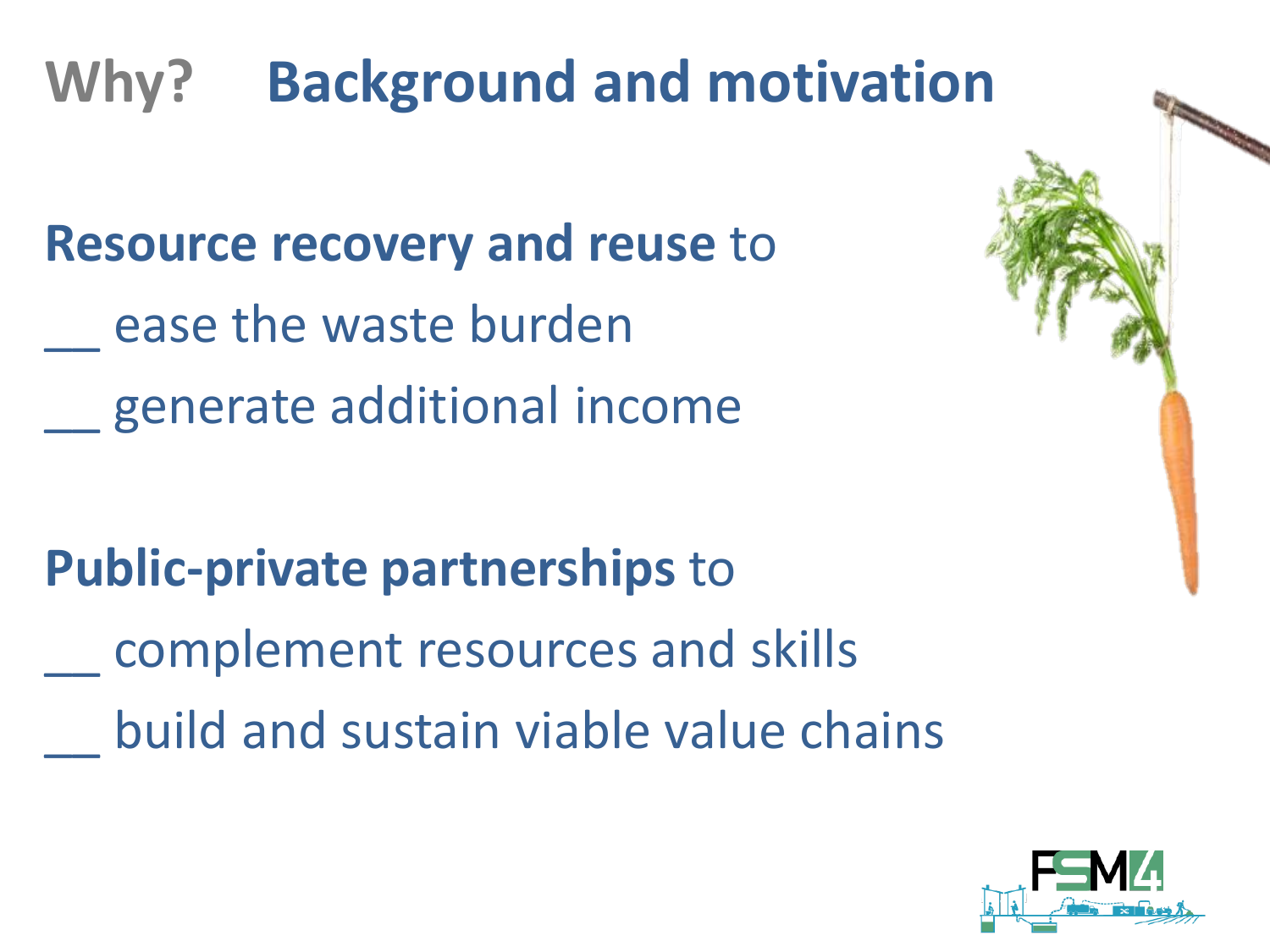## **What? Public-private partnerships (PPP)**

are cooperation projects between public and private partners.

The contributions are combined in a way that partners reach their objectives

**faster, cheaper** and **more efficiently**.



**Source**: working definition derived from definitions by GIZ ("Development Partnerships"), Global Compact LEAD ("Transformational Partnerships"), UNECE ("Public-Private Partnerships")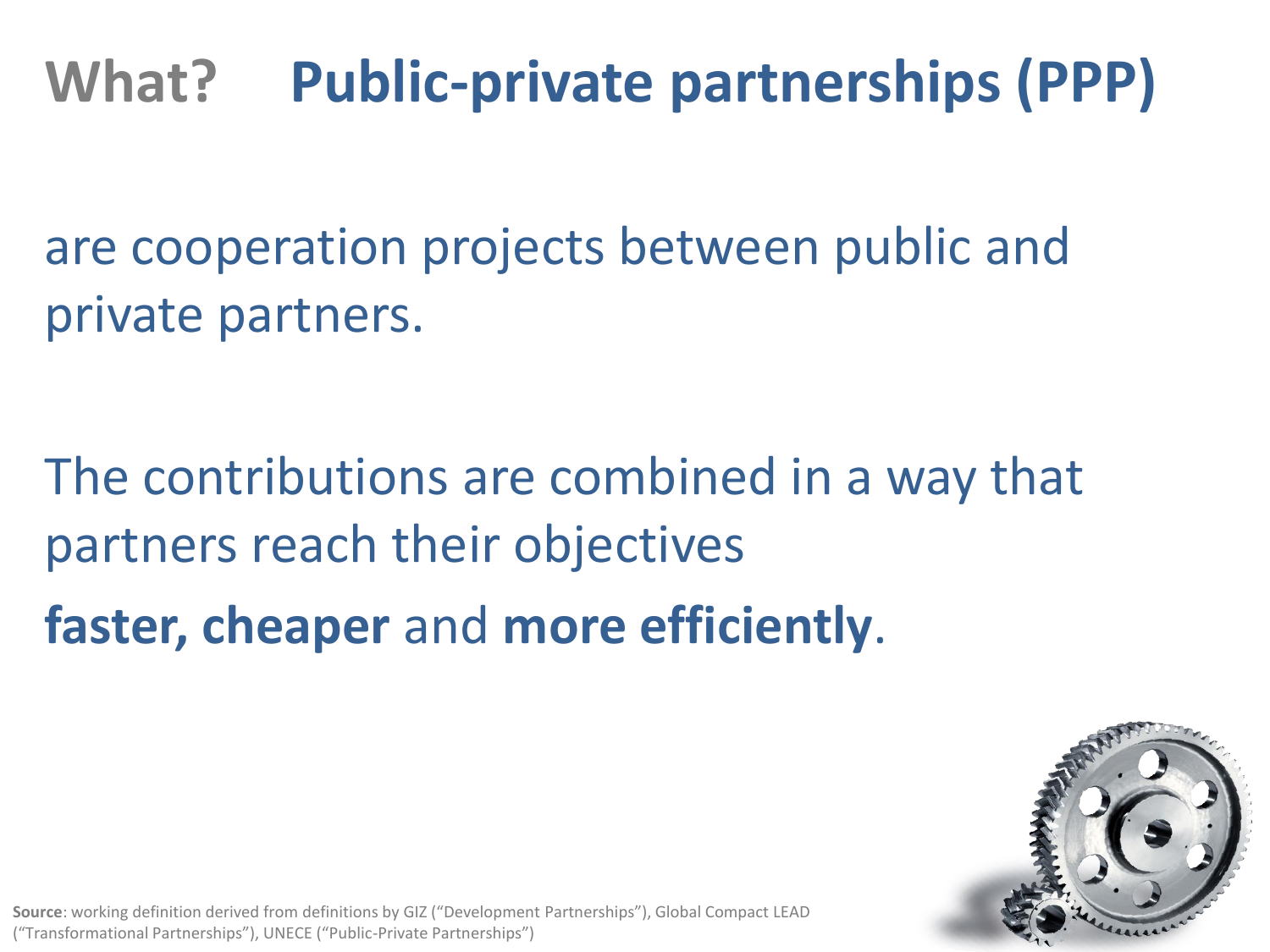# **What? PPP in IWMI's work**

| Activities      | <b>Analysis of</b><br>farming systems,<br>nutrient recycling,<br>demand/supply,<br>technology,<br>institutions | <b>Testing and</b><br>comparing<br>recycling<br>options | Development of excreta-   Commercialization<br>based fertilizers<br><b>Fortifer®</b><br>Enrichment; Pelletization<br>field trials &<br>applications |           | and process<br>optimization<br><b>PPP</b> |
|-----------------|----------------------------------------------------------------------------------------------------------------|---------------------------------------------------------|-----------------------------------------------------------------------------------------------------------------------------------------------------|-----------|-------------------------------------------|
|                 | 2000                                                                                                           | 2001-2004                                               | 2005-2010                                                                                                                                           | 2011-2012 | 2013 - 2017                               |
| <u>rs</u><br>Ou | <b>IDRC</b>                                                                                                    | French pSEau,<br>SDC, KEZO,<br><b>SANDEC</b>            | <b>Swiss NCCR, IDRC, BMGF</b>                                                                                                                       |           | BMGF, DFID, GCC,<br>MLGRD (Ghana)         |

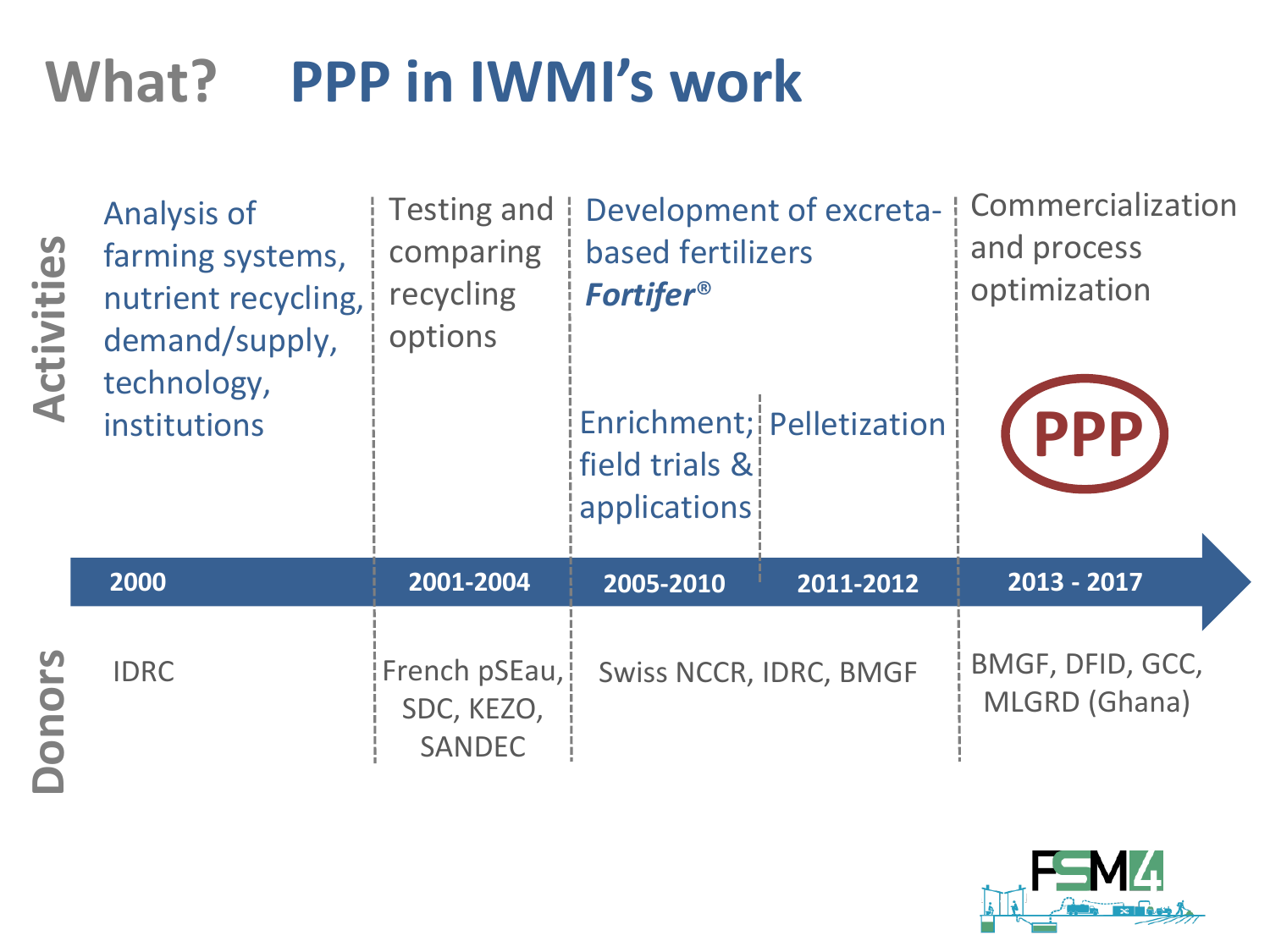

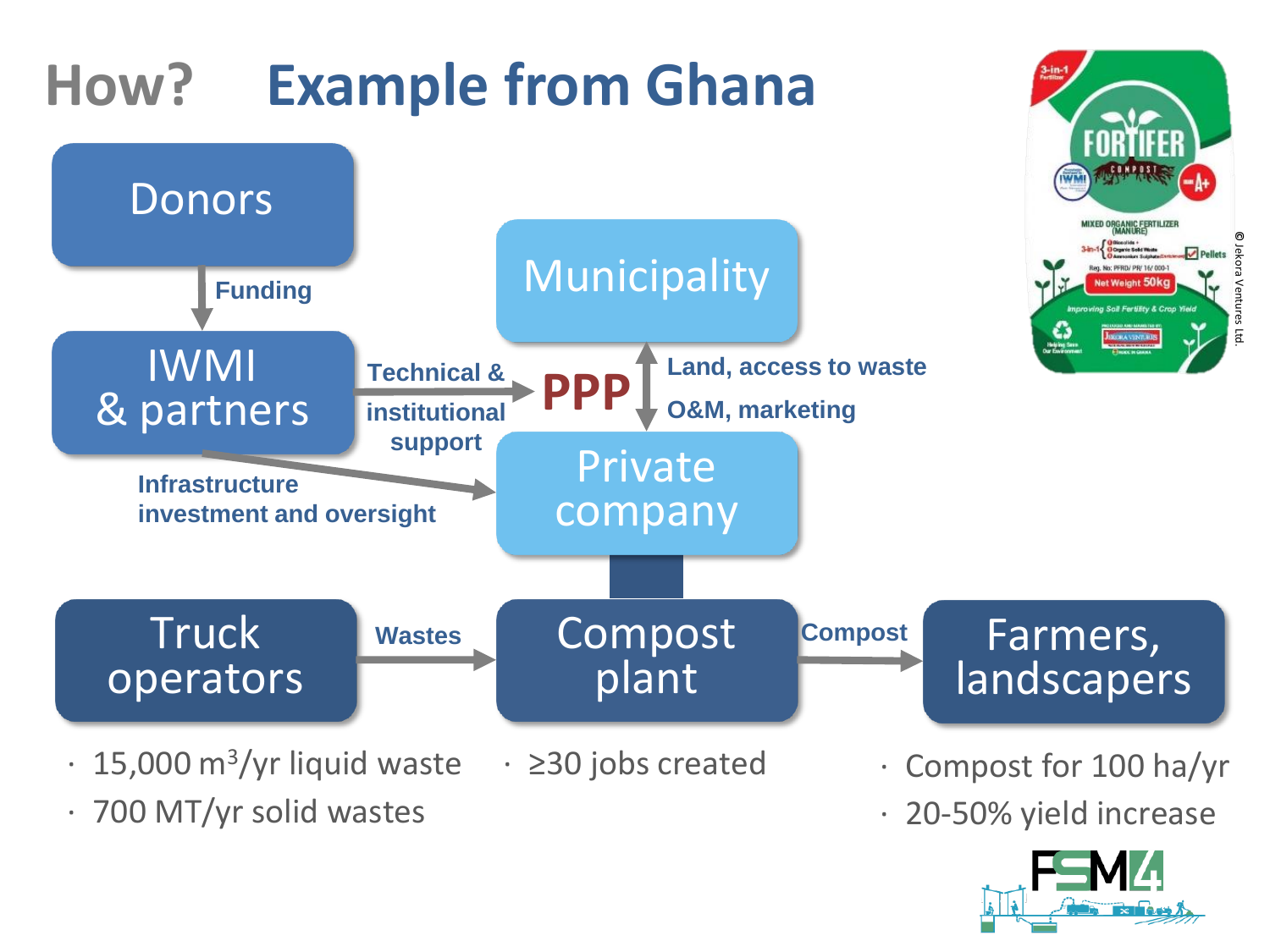# **How? Monetary flows**



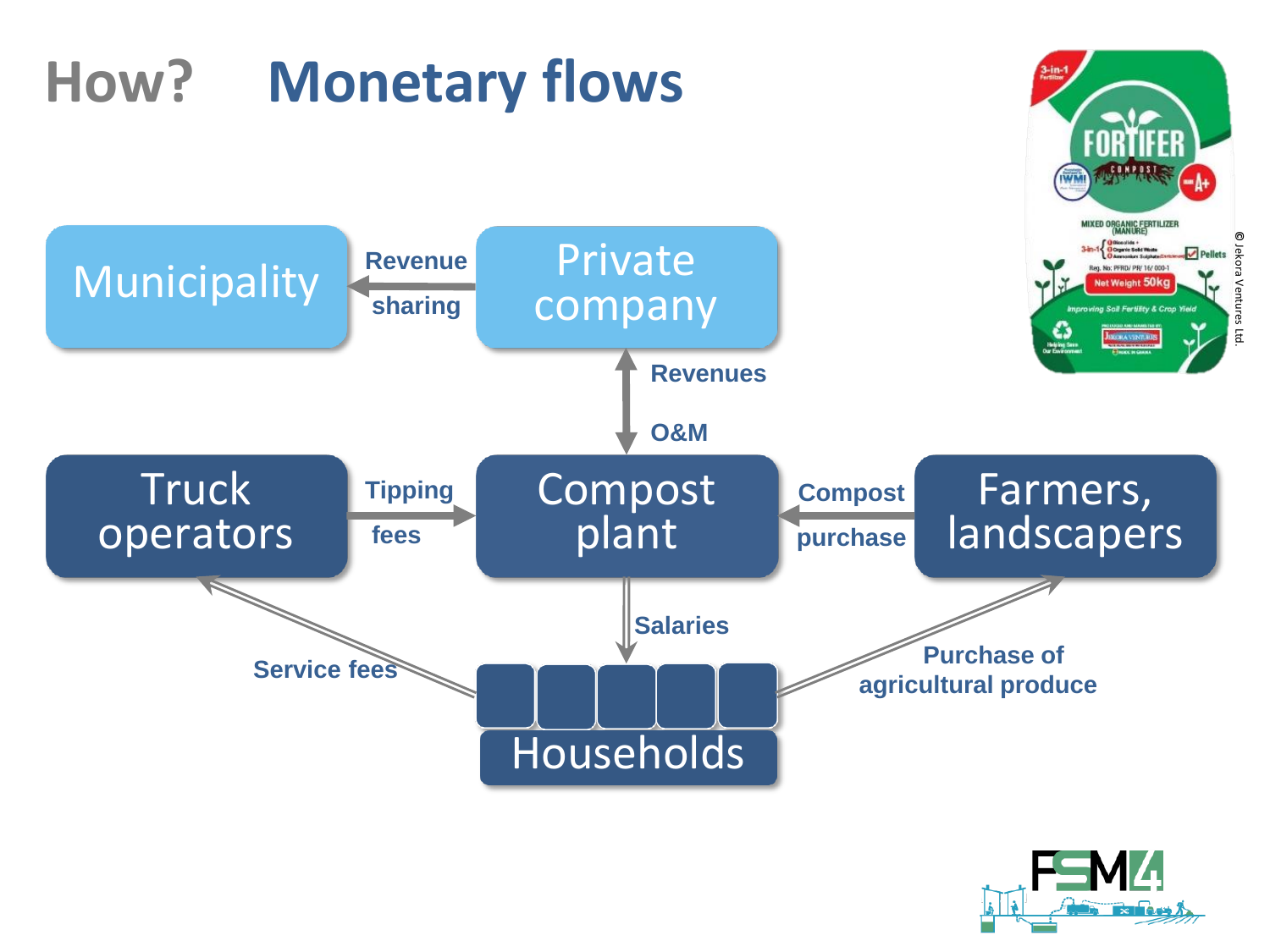# **What next? Lessons**

- · 'Business thinking' helps spur valorization
- · Limited PPP management capacities
- **r** · High transaction costs, opaque incentive structures
- · Underdeveloped supply chains
- · Risky upfront investment



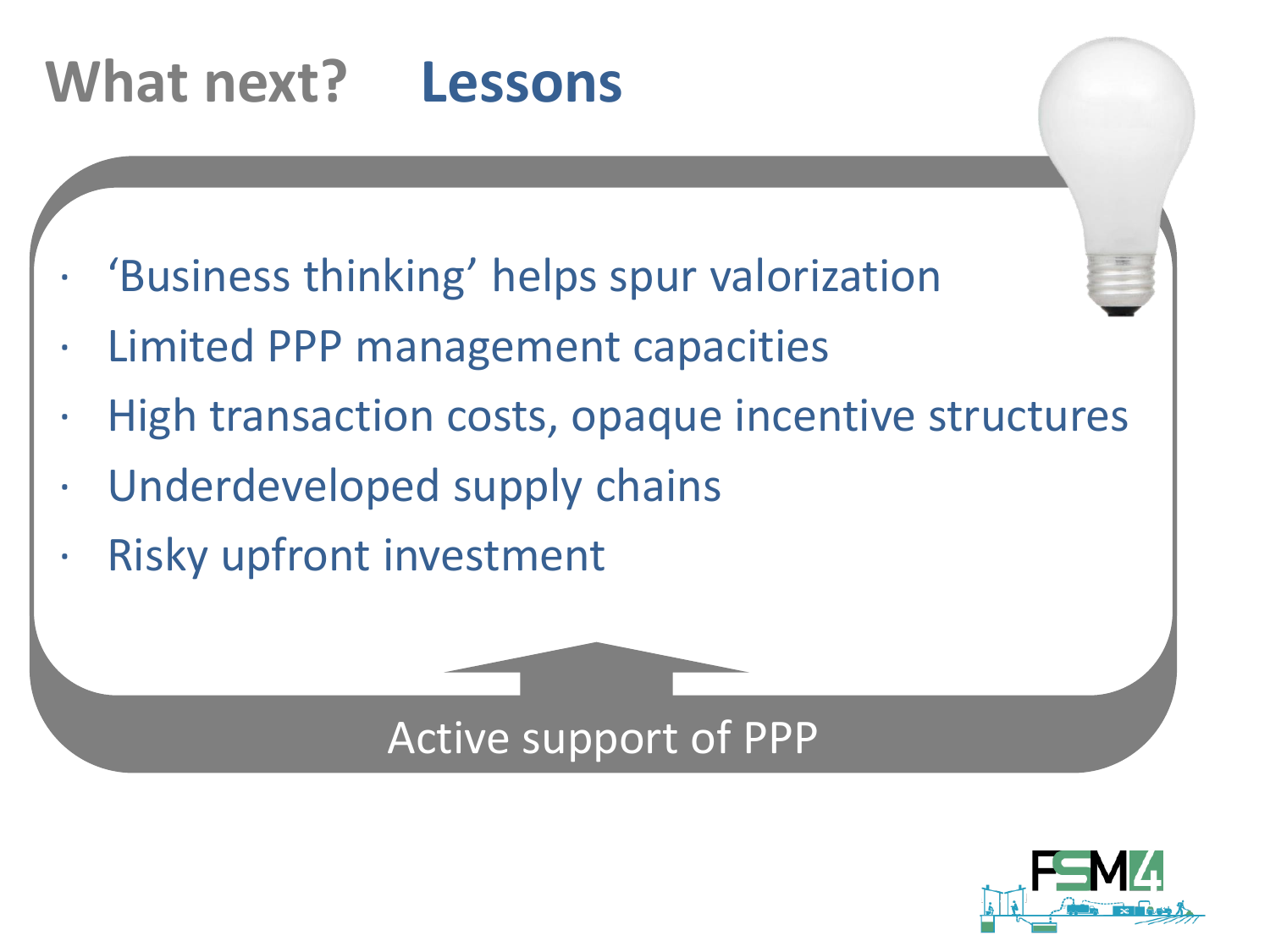# **What next? Opportunities**



- · Invest in stakeholder alignment to minimize risks
- · Transfer technologies and build PPP capacity (e.g. tools)
- · Develop functional cost- and risk-sharing mechanisms
- · Establish joint management and supervisory bodies
- · Actively build value chains to attract investment